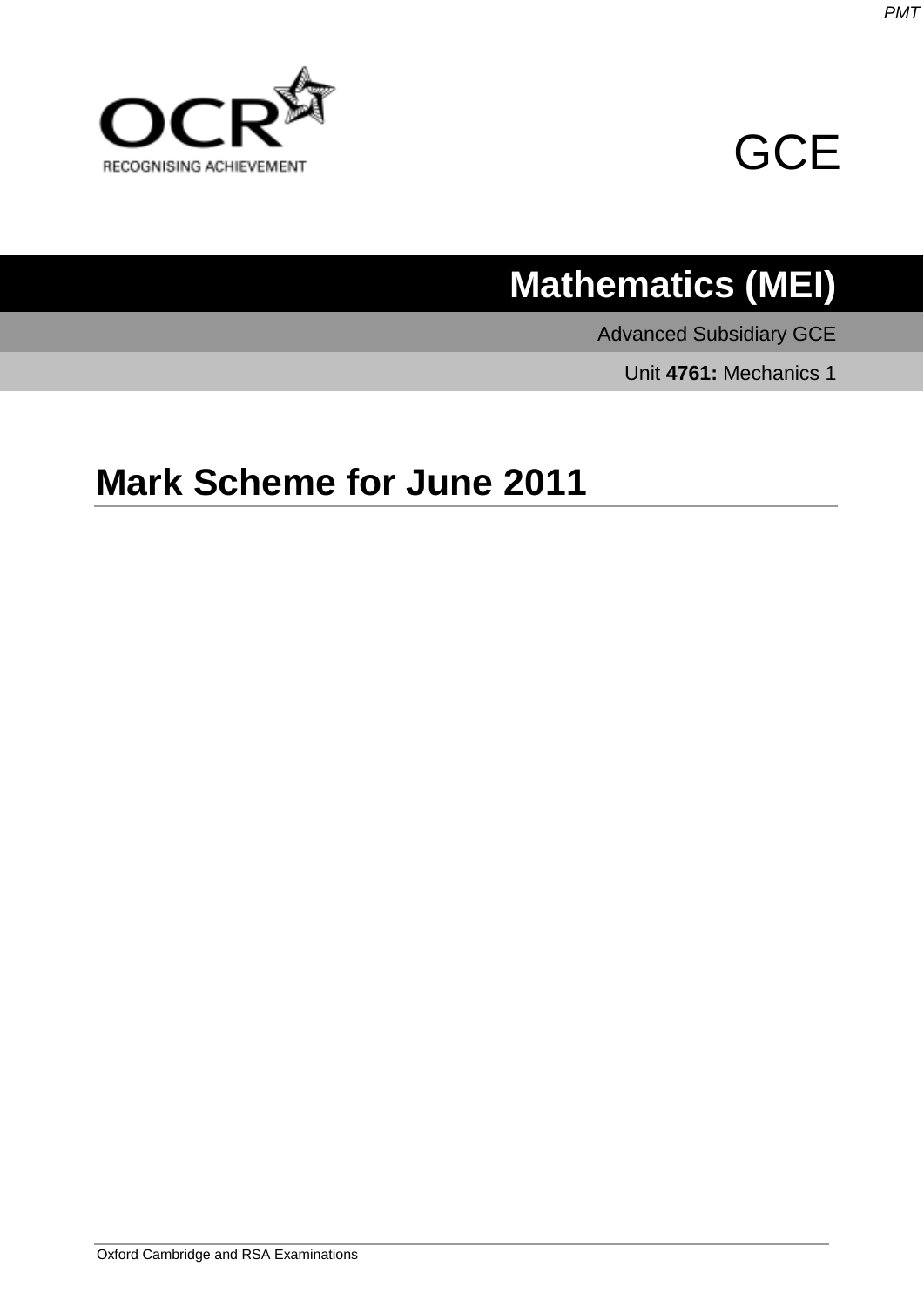| 4761<br><b>Mark Scheme</b>                                                                                                                                                                               | <b>June 2011</b> |
|----------------------------------------------------------------------------------------------------------------------------------------------------------------------------------------------------------|------------------|
| comment                                                                                                                                                                                                  |                  |
| You should expect to follow through from one part to another unless the scheme says otherwise but not follow through within a part unless the scheme specifies this.                                     |                  |
| Each script must be viewed as a whole at some stage so that                                                                                                                                              |                  |
| (i) a candidate's writing of letters, digits, symbols on diagrams etc can be better interpreted;                                                                                                         |                  |
| $\langle \cdot   \cdot \rangle$ are realized in the account of $\langle \cdot   \cdot \rangle$ and interests and and the definition of a set of $\alpha$ and $\Gamma$ $\Gamma$ are realized and $\Gamma$ |                  |

(ii) repeated mistakes can be recognised (e.g. calculator in wrong angle mode throughout – penalty 1 in the script and FT except given answers).

You are advised to 'set height' in *scoris*, particularly for question 7(ii). Questions 5 and 8(v) also spread onto two pages.

| Q <sub>1</sub> |                                                                                   | mark           | notes                                                                                                                                                                                          |
|----------------|-----------------------------------------------------------------------------------|----------------|------------------------------------------------------------------------------------------------------------------------------------------------------------------------------------------------|
|                | $v^2 = 11^2 + 2 \times (-9.8) \times 2.4$<br>$v = 8.6$ so 8.6 m s <sup>-1</sup> . | M1<br>A1<br>A1 | Use of $v^2 = u^2 + 2as$ or complete sequence of correct <i>suvat</i> . Accept sign errors in substitution.<br>All correct<br>cao [Award all marks if 8.6 seen WWW] Do not condone $\pm 8.6$ . |
|                |                                                                                   |                |                                                                                                                                                                                                |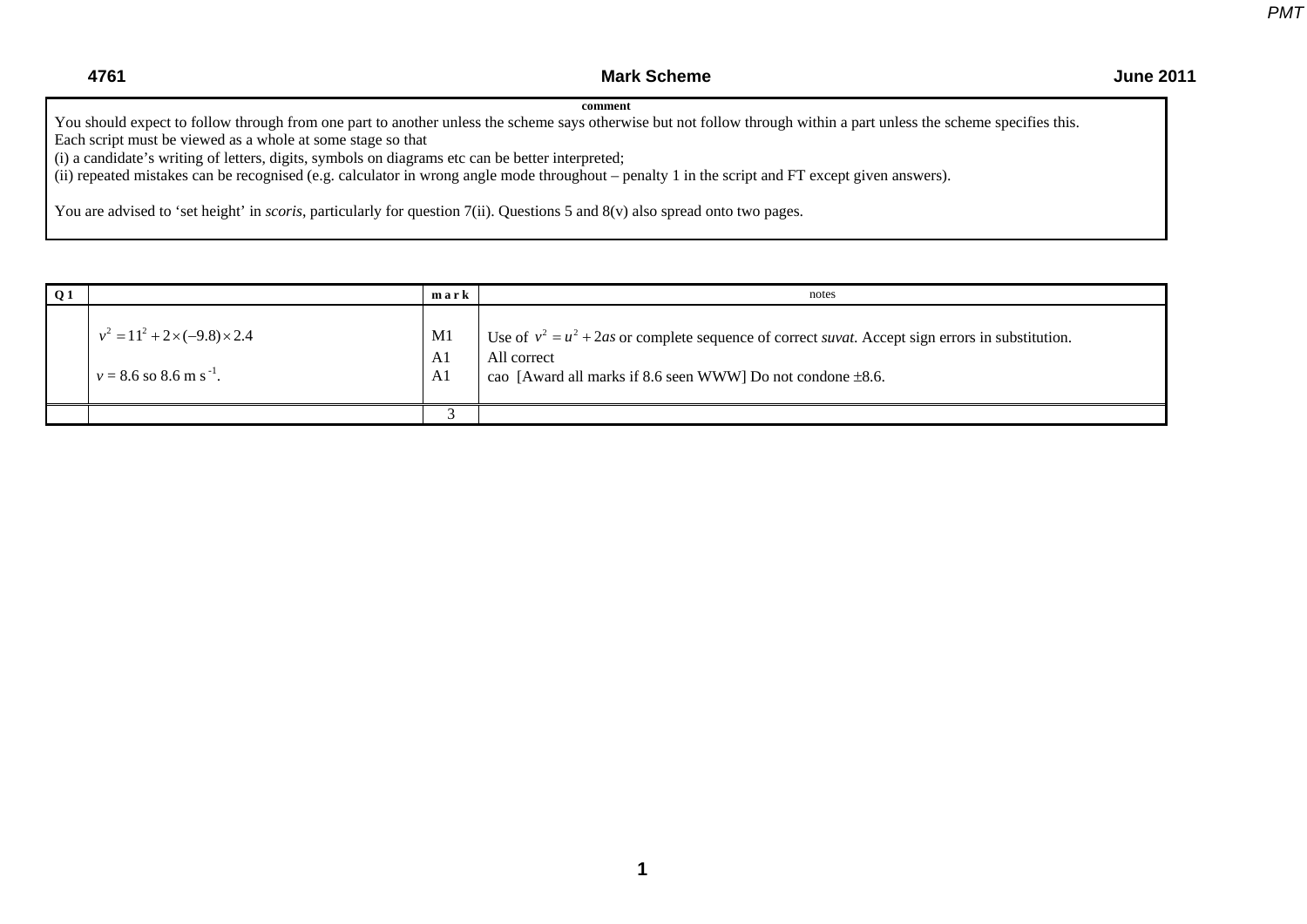#### **4761** Mark Scheme

| Q <sub>2</sub> |                                                                                                                                                                                                                                                                                                     | mark                                        | comment                                                                                                                                                                                                                                                                                                                                                                                                                                                                                                                                                                                                                |
|----------------|-----------------------------------------------------------------------------------------------------------------------------------------------------------------------------------------------------------------------------------------------------------------------------------------------------|---------------------------------------------|------------------------------------------------------------------------------------------------------------------------------------------------------------------------------------------------------------------------------------------------------------------------------------------------------------------------------------------------------------------------------------------------------------------------------------------------------------------------------------------------------------------------------------------------------------------------------------------------------------------------|
|                | either<br>for <i>u</i> first: $8 = \frac{1}{2}(u + 2.25) \times 32$<br>$u = -1.75$ so 1.75m s <sup>-1</sup><br>$2.25 = -1.75 + 32a$<br>$a = 0.125$ so 0.125 m s <sup>-2</sup><br>Directions of $u$ and $a$ are defined                                                                              | M1<br>A1<br>M1<br>F1<br>F1<br>5             | Using $s = \frac{1}{2}(u+v)t$<br>Use of any appropriate <i>suvat</i> with <b>their</b> values and correct signs<br>Sign must be consistent with their $u$ , FT from their value of $u$<br>Establish directions of both $u$ and $a$ in terms of A and B. May be shown by a diagram, eg showing A and B<br>and a line between them together with an arrow to show the positive direction. Without a diagram, the<br>wording must be absolutely clear: eg do not accept left/right, forwards/backwards without a diagram or<br>more explanation. Dependent on both M marks.                                               |
|                | Or<br>for <i>a</i> first: $8 = 2.25 \times 32 - \frac{1}{2} \times a \times 32^2$<br>$a = 0.125$ so 0.125 m s <sup>-2</sup><br>$2.25 = u + 32 \times 0.125$<br>$u = -1.75$ so 1.75m s <sup>-1</sup><br>Directions of $u$ and $a$ are defined                                                        | M1<br>A <sub>1</sub><br>M1<br>F1<br>F1<br>5 | Using $s = vt - \frac{1}{2}at^2$<br>Use of any appropriate <i>suvat</i> with their values and correct signs<br>Sign must be consistent with their $a$ , FT from their value of $a$<br>Establish directions of both $u$ and $a$ in terms of A and B. May be shown by a diagram, eg showing A and B<br>and a line between them together with an arrow to show the positive direction. Without a diagram, the<br>wording must be absolutely clear: eg do not accept left/right, forwards/backwards without a diagram or<br>more explanation. Dependent on both M marks.                                                   |
|                | Or using simultaneous equations<br>Set up one relevant equation with $a$ and $u$ .<br>Set up second relevant equation with $a$ and $u$ .<br>Solving to find $u = -1.75$ so 1.75m s <sup>-1</sup><br>Solving to find $a = 0.125$ so 0.125 m s <sup>-2</sup><br>Directions of $u$ and $a$ are defined | M1<br>M1<br>A1<br>F1<br>F1<br>5             | Using one of $v = u + at$ , $s = ut + \frac{1}{2}at^2$ and $v^2 = u^2 + 2as$<br>Using <b>another</b> of $v = u + at$ , $s = ut + \frac{1}{2}at^2$ and $v^2 = u^2 + 2as$<br>FT from their value of $u$ or $a$ , whichever found first<br>Establish directions of both $u$ and $a$ in terms of A and B. May be shown by a diagram, eg showing A and B<br>and a line between them together with an arrow to show the positive direction. Without a diagram, the<br>wording must be absolutely clear: eg do not accept left/right, forwards/backwards without a diagram or<br>more explanation. Dependent on both M marks. |
|                |                                                                                                                                                                                                                                                                                                     | 5                                           |                                                                                                                                                                                                                                                                                                                                                                                                                                                                                                                                                                                                                        |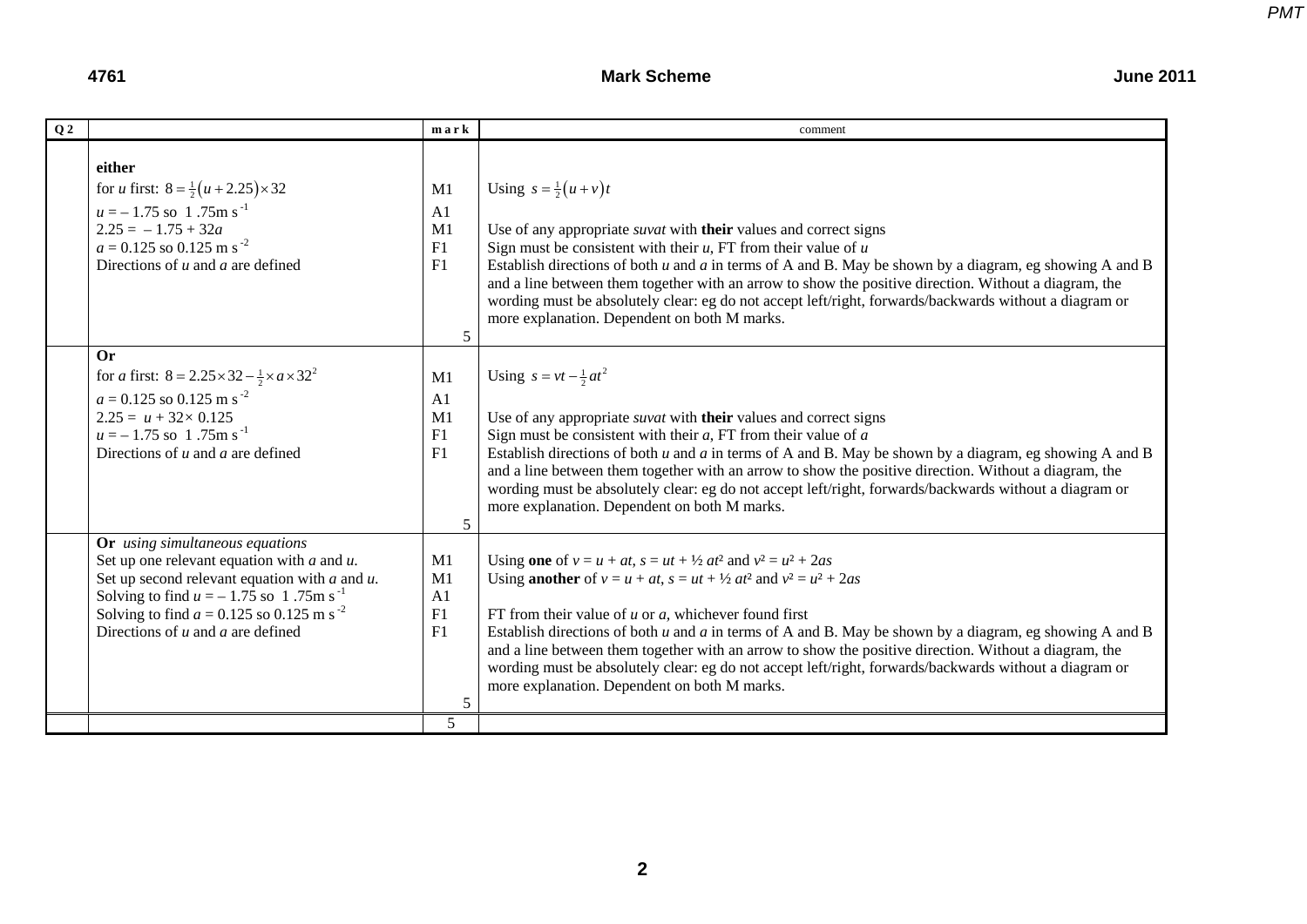| Q3   |                                                                                                                                                                                                  | mark                 | <b>Notes</b>                                                                                                                              |
|------|--------------------------------------------------------------------------------------------------------------------------------------------------------------------------------------------------|----------------------|-------------------------------------------------------------------------------------------------------------------------------------------|
| (i)  | $-6 = -2 \times 3$<br>$\vert$ so $y = 3 \times 3 = 9$ and $z = -4 \times 3 = -12$                                                                                                                | M1<br>A <sub>1</sub> | May be implied<br>Both correct<br>[Award 2 for both correct answers seen WW]                                                              |
| (ii) | $\begin{bmatrix} -2 \\ 3 \\ -4 \end{bmatrix} + \begin{bmatrix} 3 \\ -5 \\ -1 \end{bmatrix} = 5a$                                                                                                 | M1<br>B1             | Use of Newton's $2nd$ Law in vector form for all 3 cpts of attempted resultant<br>Treat use of wrong vectors as MR.<br><b>Correct LHS</b> |
|      | $\mathbf{a} = \begin{pmatrix} 0.2 \\ -0.4 \\ -1 \end{pmatrix}$ so accn is $\begin{pmatrix} 0.2 \\ -0.4 \\ -1 \end{pmatrix}$ m s <sup>-2</sup><br>Magnitude is $\sqrt{0.2^2 + (-0.4)^2 + (-1)^2}$ | A <sub>1</sub><br>M1 | The acceleration may be written as a magnitude in a given direction.<br>FT their values. Condone missing brackets. Condone $no - signs$ . |
|      | $= 1.09544$ so 1.10 m s <sup>-2</sup> , (3 s. f.)                                                                                                                                                | F1                   | Accept 1.1. Accept surd form. Must come from a vector with 3 non-zero components for a                                                    |
|      |                                                                                                                                                                                                  |                      |                                                                                                                                           |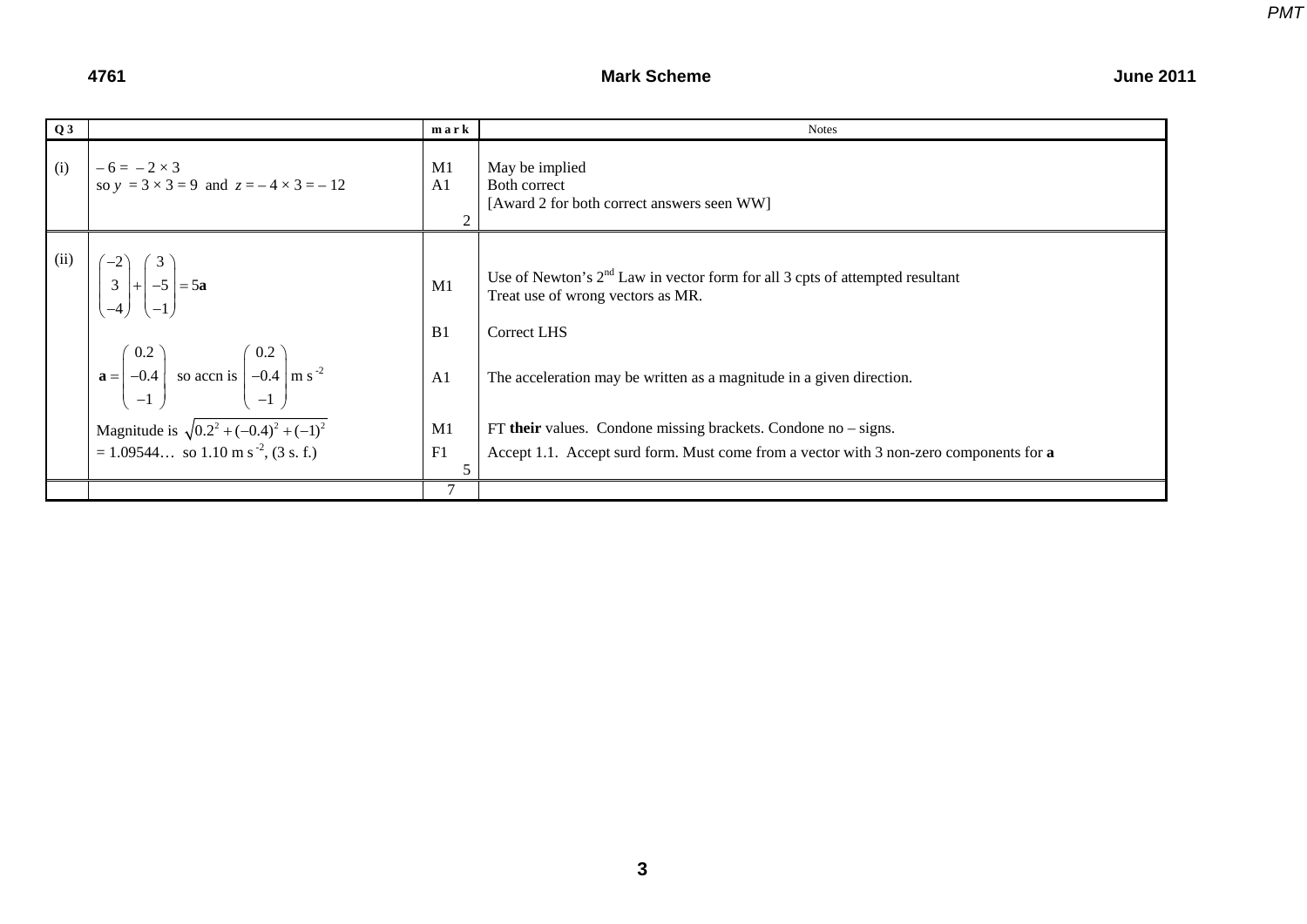#### **4761** Mark Scheme

| Q <sub>4</sub> |                                                                                                                                                                                     | mark                                                     | Comment                                                                                                                                                                                                                                                                                                                                                                                                                                                |
|----------------|-------------------------------------------------------------------------------------------------------------------------------------------------------------------------------------|----------------------------------------------------------|--------------------------------------------------------------------------------------------------------------------------------------------------------------------------------------------------------------------------------------------------------------------------------------------------------------------------------------------------------------------------------------------------------------------------------------------------------|
| (i)            |                                                                                                                                                                                     | B1<br>B1<br>2                                            | Any one force in correct direction correctly labelled with arrow or all forces with correct directions and<br>arrows.<br>A force may be replaced by its components if labelled correctly eg $mg\cos 20^\circ$ , $mgsin 20^\circ$ .<br>All correct (Accept words for labels and weight as $W$ , $mg$ , 147 (N)) No extra or duplicate forces.<br>Do not allow force and its components unless components are clearly distinguished, eg by broken lines. |
| (ii)           | Either Up the plane<br>$P\cos 20 - 15 \times 9.8 \times \sin 20 = 0$<br>$P = 53.50362$ so 53.5 (3 s. f.)                                                                            | M1<br>A <sub>1</sub><br>A <sub>1</sub><br>$\overline{3}$ | Attempt to resolve at least one force up plane. Accept mass not weight. No extra forces. If other directions<br>used, all forces must be present but see below for resolving vertically and horizontally.<br>Accept only error as consistent $s \leftrightarrow c$ .<br>Cao                                                                                                                                                                            |
|                | Or Vertically and horizontally<br>$R\cos 20^\circ = 15g$ , $R\sin 20^\circ = P$<br>Eliminate $R$<br>$P = \frac{15g}{\cos 20^{\circ}} \times \sin 20^{\circ}$<br>$P = 53.5 (3.s.f.)$ | M1<br>A1<br>A <sub>1</sub><br>3                          | Attempt to resolve all forces both horizontally and vertically and attempt to combine into a single equation.<br>No extra forces. Accept $s \leftrightarrow c$ . Accept mass not weight.<br>Accept only error as consistent $s \leftrightarrow c$ .<br>Cao                                                                                                                                                                                             |
|                | Or Triangle of forces<br>Triangle drawn and labelled<br>$\frac{P}{15g}$ = tan 20°<br>$P = 53.5 (3.s.f.)$                                                                            | M <sub>1</sub><br>A <sub>1</sub><br>A1<br>3<br>5         | All sides must be labelled and in correct orientation; three forces only; condone no arrows<br><b>Oe</b><br>Cao                                                                                                                                                                                                                                                                                                                                        |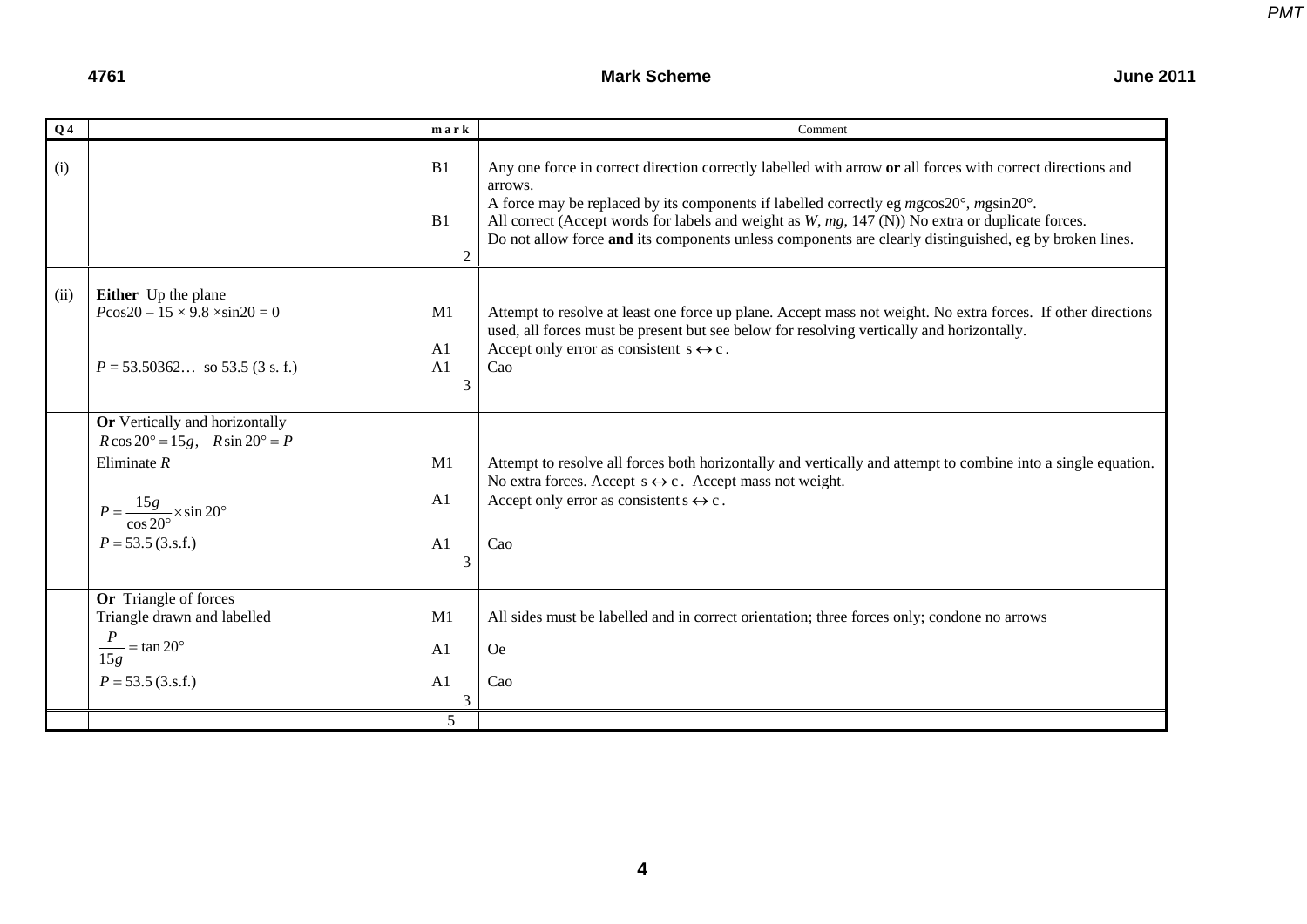#### **4761** Mark Scheme

| Q <sub>5</sub> |                                                                                                                                                                                                                                     | mark                                         | notes                                                                                                                                                                                                                                                 |
|----------------|-------------------------------------------------------------------------------------------------------------------------------------------------------------------------------------------------------------------------------------|----------------------------------------------|-------------------------------------------------------------------------------------------------------------------------------------------------------------------------------------------------------------------------------------------------------|
|                | Usual notation<br>either consider height:<br>Attempt to substitute for u and a in $s = ut + \frac{1}{2}at^2$<br>$y = 30 \sin 35 t - 4.9t^2$<br>Need $y = 0$ for time of flight T<br>giving $T = \frac{30\sin 35}{4.9}$ (= 3.511692) | M1<br>A1<br>B1<br>A1                         | Accept: g as g, $\pm 9.8$ , $\pm 9.81$ , $\pm 10$ ; $u = 30$ ; s $\leftrightarrow c$ .<br>Derivation need not be shown<br>cao. Any form. May not be explicit.                                                                                         |
|                | Or Consider time to top<br>Attempt to substitute for u and a in $v = u + at$<br>$v = 30 \sin 35 - 9.8t$<br>Need $v = 0$ and to double for time of flight T<br>giving $T = \frac{30\sin 35}{4.9}$ (= 3.511692)                       | M1<br>A <sub>1</sub><br>B1<br>A <sub>1</sub> | Accept: <i>g</i> as <i>g</i> , $\pm 9.8$ , $\pm 9.81$ , $\pm 10$ ; $u = 30$ ; s $\leftrightarrow c$ .<br>Derivation need not be shown<br>cao. Any form. May not be explicit.                                                                          |
|                | then<br>$x = 30 \cos 35$ T<br>so $x = 30 \cos 35 \times \frac{30 \sin 35}{49}$ (= 86.29830)<br>Required time for sound is $x/343$<br>Total time is $3.511692 + 0.251598 =$<br>$3.76329$ so $3.76$ s $(3 s. f.)$                     | M1<br>F1<br>M1<br>A1                         | Accept $s \leftrightarrow c$ if consistent with above<br>FT for their time Condone consistent $s \leftrightarrow c$ error (which could lead to correct answer here).<br>FT from their $x$<br>cao following fully correct working throughout question. |
|                |                                                                                                                                                                                                                                     | 8                                            |                                                                                                                                                                                                                                                       |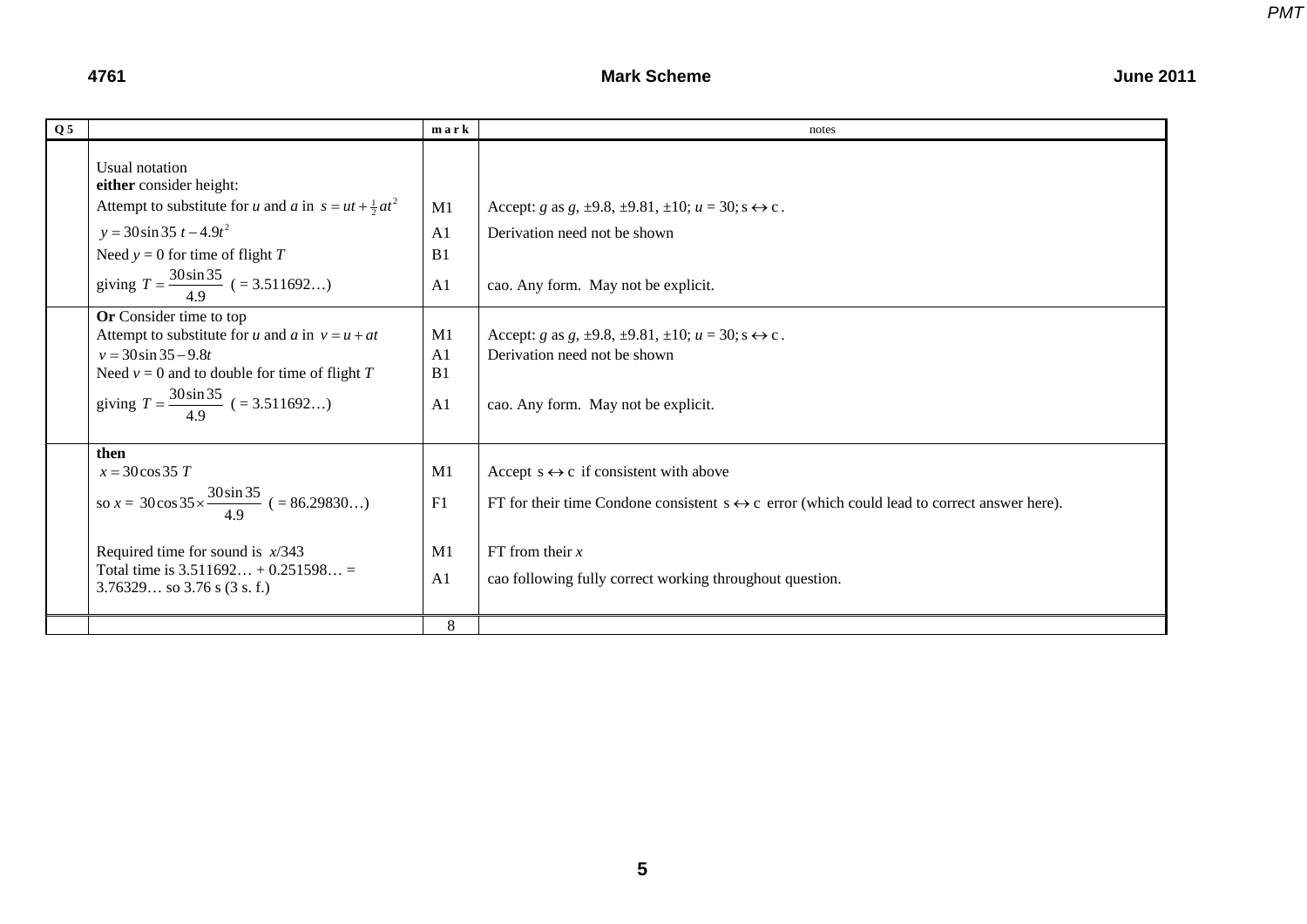#### **June 2011**

#### **4761** Mark Scheme

| Q6   |                                                                                                                                                                                                                                         | mark                                                                | notes                                                                                                                                                                                                                                                                                                                                                                                                                                                                                                                                                              |
|------|-----------------------------------------------------------------------------------------------------------------------------------------------------------------------------------------------------------------------------------------|---------------------------------------------------------------------|--------------------------------------------------------------------------------------------------------------------------------------------------------------------------------------------------------------------------------------------------------------------------------------------------------------------------------------------------------------------------------------------------------------------------------------------------------------------------------------------------------------------------------------------------------------------|
| (i)  | Either using suvat:<br>Use of $\mathbf{v} = \mathbf{u} + t\mathbf{a}$<br>$\mathbf{v} = 4\mathbf{i} - 2t\mathbf{j}$<br>Use of $\mathbf{r} = (\mathbf{r}_0 + i\mathbf{u} + \frac{1}{2} t^2 \mathbf{a})$<br>$+3j$<br>$r = 4ti + (3 - t2)j$ | M <sub>1</sub><br>A <sub>1</sub><br>M1<br>B1<br>A <sub>1</sub><br>5 | Column vectors may be used throughout; lose 1 mark once if j components put at top or if fraction line<br>included. . Notation used must be clear.<br>substitution required. Must be vectors.<br>substitution required. $\mathbf{r}_0$ not required. Must be vectors.<br>May be seen on either side of a meaningful equation for $\mathbf r$<br>Accept $\mathbf{r} = 3\mathbf{j} + 4\mathbf{i} - \frac{1}{2} \times 2 \times \mathbf{r}^2 \mathbf{j}$ oe written in a correct notation. Isw, providing not reduced to scalar: (see<br>12c in marking instructions) |
|      | Or using integration:                                                                                                                                                                                                                   |                                                                     |                                                                                                                                                                                                                                                                                                                                                                                                                                                                                                                                                                    |
|      | $\mathbf{v} =  \mathbf{a} dt $                                                                                                                                                                                                          | M1                                                                  | Attempt at integration. Condone no '+c'. Must be vectors.                                                                                                                                                                                                                                                                                                                                                                                                                                                                                                          |
|      | $\mathbf{v} = 4\mathbf{i} - 2t\mathbf{j}$                                                                                                                                                                                               | A <sub>1</sub>                                                      | cao                                                                                                                                                                                                                                                                                                                                                                                                                                                                                                                                                                |
|      | $\mathbf{r} =  \mathbf{v}dt $                                                                                                                                                                                                           | M1                                                                  | Integrate their v but must contain 2 components. Must be vectors.                                                                                                                                                                                                                                                                                                                                                                                                                                                                                                  |
|      | $+3j$<br>$r = 4ti + (3 - t2)j$                                                                                                                                                                                                          | B <sub>1</sub><br>A <sub>1</sub><br>5                               | May be seen on either side of a meaningful equation for $\mathbf r$<br>Accept $\mathbf{r} = 3\mathbf{j} + 4\mathbf{ri} - \frac{1}{2} \times 2 \times \mathbf{r}^2 \mathbf{j}$ oe written in a correct notation. Is w, providing not reduced to scalar: (see<br>12e in marking instructions)                                                                                                                                                                                                                                                                        |
|      |                                                                                                                                                                                                                                         | 5                                                                   |                                                                                                                                                                                                                                                                                                                                                                                                                                                                                                                                                                    |
| (ii) | $v(2.5) = 4i - 5j$<br>Angle is (90+) arctan $\frac{5}{4}$<br>$= 141.34019$ so $141^{\circ}$ (3 s. f.)                                                                                                                                   | B1<br>M1<br>A <sub>1</sub><br>3                                     | FT their v<br>Award for arctan attempted oe. FT their values. Allow argument to be $\pm$ (their i cpt)/(their j cpt) or<br>$\pm$ (their j cpt)/(their i cpt). Allow this mark if bearing of position vector attempted.<br>cao                                                                                                                                                                                                                                                                                                                                      |
|      |                                                                                                                                                                                                                                         | 8                                                                   |                                                                                                                                                                                                                                                                                                                                                                                                                                                                                                                                                                    |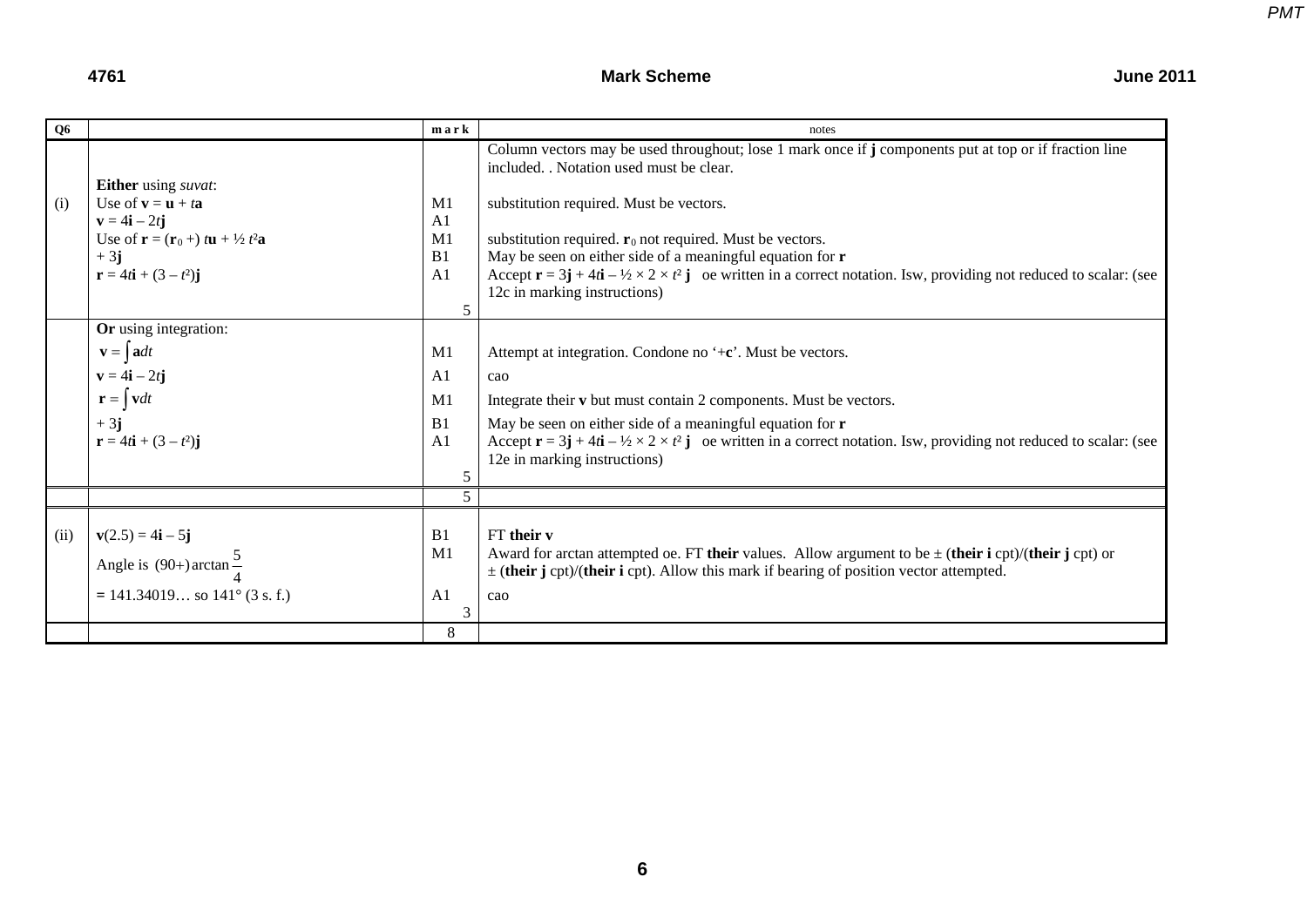#### **4761** Mark Scheme

| Q7                        |                                                                                                                                                                                                                            | mark                                   | notes                                                                                                                                                             |
|---------------------------|----------------------------------------------------------------------------------------------------------------------------------------------------------------------------------------------------------------------------|----------------------------------------|-------------------------------------------------------------------------------------------------------------------------------------------------------------------|
| (i)                       | $\frac{-20}{2} = -10$<br>$-10$ m s <sup>-2</sup>                                                                                                                                                                           | M1<br>A1<br>2                          | Use of a suitable triangle to attempt at $\Delta v / \Delta t$ for suitable interval. Accept wrong sign.<br>cao. Allow both marks if correct answer seen.         |
| (ii)<br>(A)<br><b>(B)</b> | Signed area under graph<br>$\frac{1}{2} \times 2 \times 20 = 20$                                                                                                                                                           | M1<br>A <sub>1</sub>                   | Using the relevant area or other complete method                                                                                                                  |
|                           | either using areas<br>Signed area $2 \le t \le 5$ is<br>$\frac{1}{2} \times ((5-2) + (4.5-2.4)) \times (-4) = -10.2$<br>Signed area $5 \le t \le 6$ is $\frac{1}{2} \times 1 \times 8 = 4$<br>Total displacement is 13.8 m | B1<br>B1<br>B1                         | Allow $+10.2$ .<br>cao but FT from their 20 in part (A)                                                                                                           |
|                           | or using suvat<br>From $t = 0$ to $t = 2.4$ : 19.2<br>From $t = 4.5$ to $t = 6$ : 3.0<br>From $t = 2.4$ to $t = 4.5$ : $-8.4$<br>: 13.8<br>Total                                                                           | B1<br>B1<br>B1<br>$5\overline{)}$      | Both required and both must be correct.                                                                                                                           |
| (iii)                     | $a = 4t - 14$<br>$a(0.5) = -12$ so - 12 m s <sup>-2</sup>                                                                                                                                                                  | M1<br>A1<br>A1<br>3                    | Differentiate. Do not award for division by $t$ .                                                                                                                 |
| (iv)                      | Model A gives $-4$ m s <sup>-1</sup><br>For model B we need v when $a = 0$<br>$v(\frac{7}{2}) = -4.5$<br>so model B is $0.5 \text{ m s}^{-1}$ less                                                                         | B1<br>M1<br>A1<br>F1<br>$\overline{4}$ | May be implied by other working<br>Using (iii) or an argument based on symmetry or sketch graph that $a = 0$ when $t = 3.5$<br>Accept values without more or less |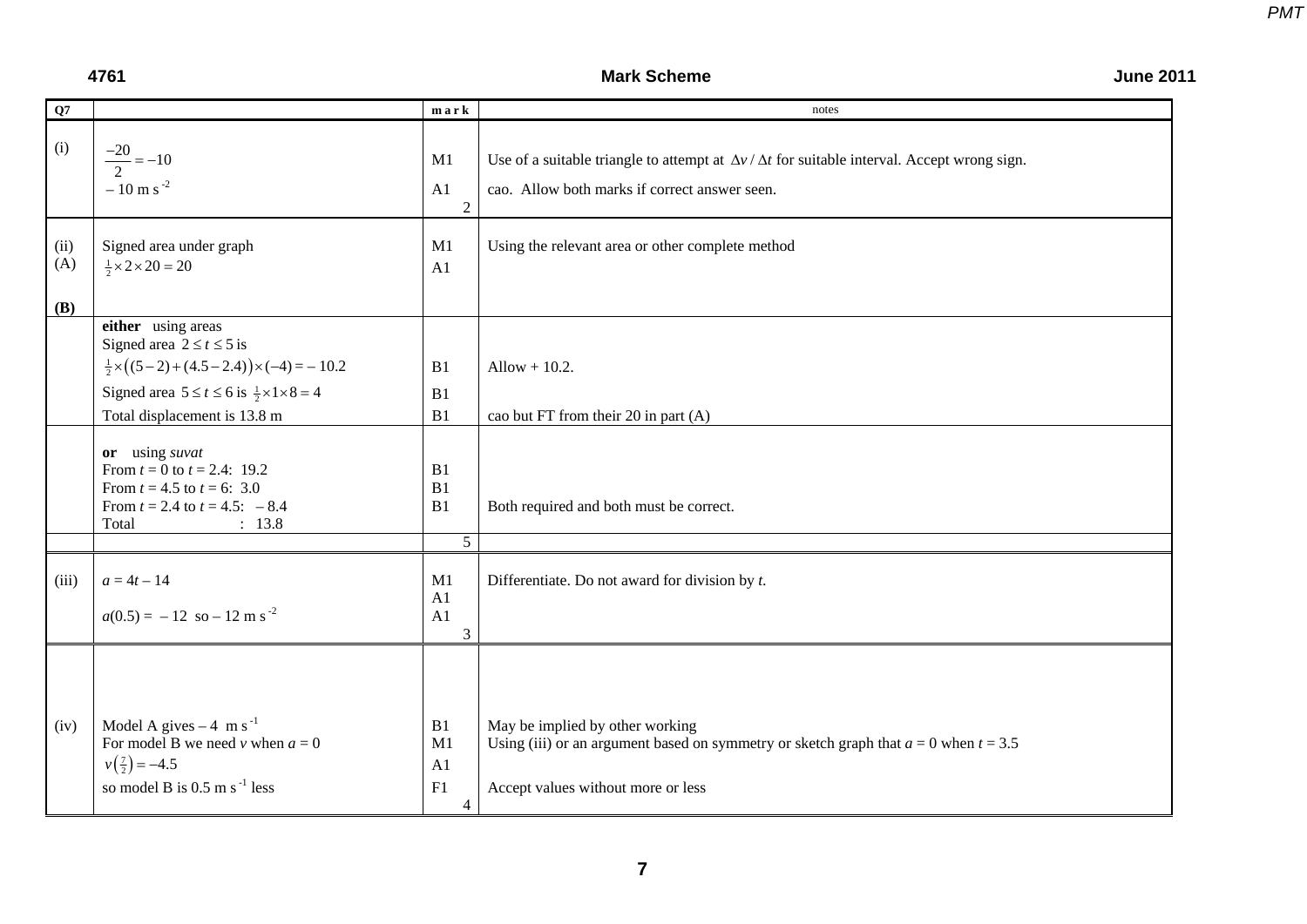|     | 4761                                                |                | <b>Mark Scheme</b>                           | <b>June 2011</b> |
|-----|-----------------------------------------------------|----------------|----------------------------------------------|------------------|
| (v) |                                                     |                | Do not penalise poor notation                |                  |
|     | Displacement is $\int_{0}^{6} (2t^2 - 14t + 20) dt$ | M1             | Limits not required.                         |                  |
|     | $=\left[\frac{2t^3}{3}-7t^2+20t\right]^{6}$         | A <sub>1</sub> | Limits not required. Accept 2 terms correct. |                  |
|     |                                                     | M1             | Substitute limits                            |                  |
|     | $= 12$ so 12 m.                                     | A <sub>1</sub> | cao. Accept bottom limit not substituted.    |                  |
|     |                                                     |                |                                              |                  |
|     |                                                     | 18             |                                              |                  |

**8**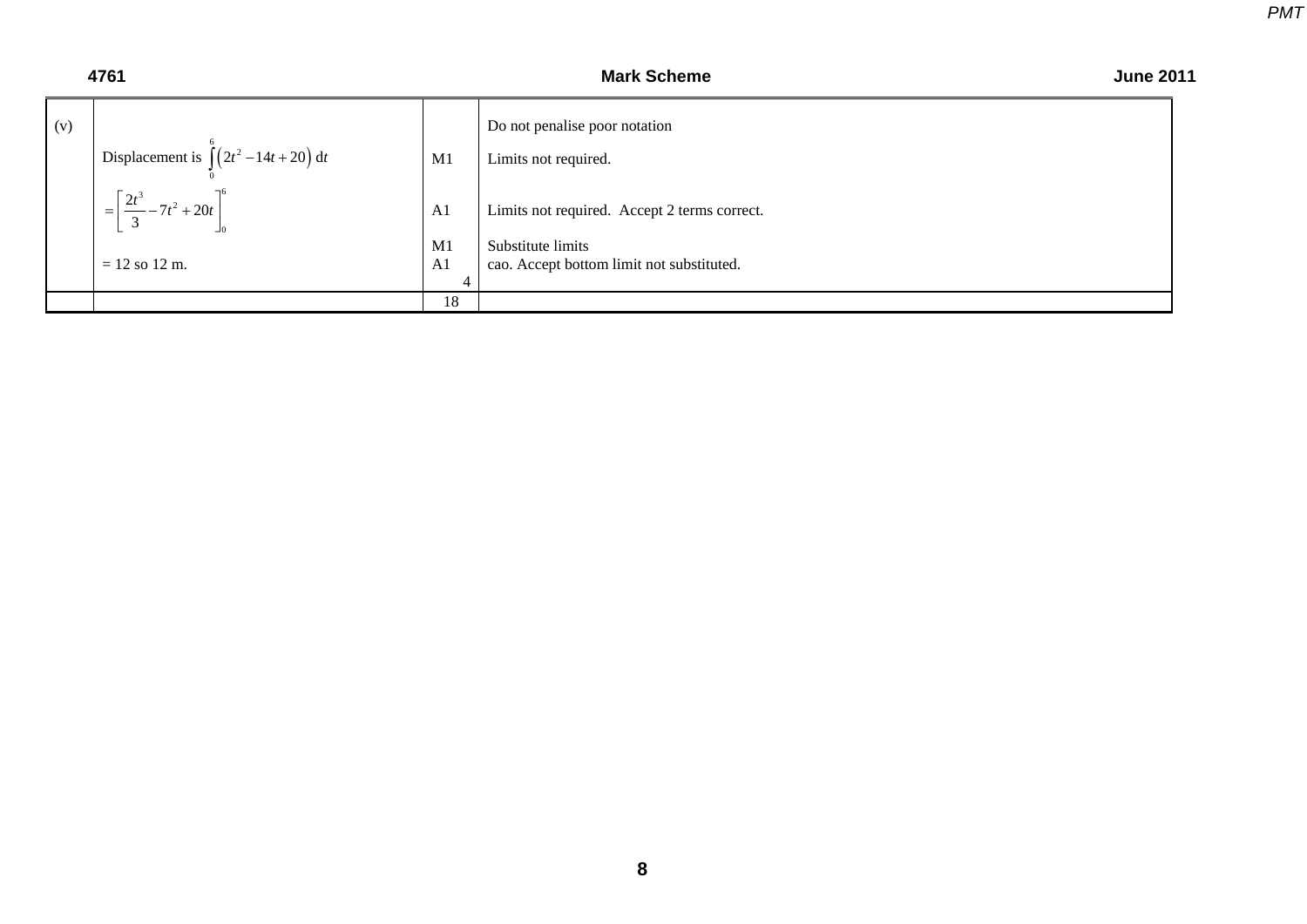| 25 N                                                                                                                                                                                                                                                                                                                                                                                                      | B1<br>$\mathbf{1}$                           | Condone no units. Do not accept -25 N.                                                                                                                                                                                                                                                                                                                                                                                                                                                                                                                                                                                                                    |
|-----------------------------------------------------------------------------------------------------------------------------------------------------------------------------------------------------------------------------------------------------------------------------------------------------------------------------------------------------------------------------------------------------------|----------------------------------------------|-----------------------------------------------------------------------------------------------------------------------------------------------------------------------------------------------------------------------------------------------------------------------------------------------------------------------------------------------------------------------------------------------------------------------------------------------------------------------------------------------------------------------------------------------------------------------------------------------------------------------------------------------------------|
| 50 cos25<br>$= 45.31538$ so 45.3 N (3 s. f.)                                                                                                                                                                                                                                                                                                                                                              | M1<br>A1<br>$\overline{2}$                   | Attempt to resolve 50 N. Accept $s \leftrightarrow c$ . No extra forces.<br>cao but accept $-45.3$ .                                                                                                                                                                                                                                                                                                                                                                                                                                                                                                                                                      |
| Resolving vertically<br>$R + 50 \sin 25 - 8 \times 9.8 = 0$<br>$R = 57.26908$ so 57.3 N (3 s. f.)                                                                                                                                                                                                                                                                                                         | M1<br>A1<br>A1<br>$\overline{3}$             | All relevant forces with resolution of 50 N. No extras. Accept $s \leftrightarrow c$ .<br>All correct.                                                                                                                                                                                                                                                                                                                                                                                                                                                                                                                                                    |
| Newton's 2 <sup>nd</sup> Law in direction DC<br>$50\cos 25 - 20 = 18a$<br>$a = 1.4064105$ so 1.41 m s <sup>-2</sup> (3 s. f.)                                                                                                                                                                                                                                                                             | M1<br>A1<br>A <sub>1</sub><br>3 <sup>1</sup> | Newton's 2nd Law with $m = 18$ . Accept $F = mga$ . Attempt at resolving 50 N. Allow 20 N omitted and<br>$s \leftrightarrow c$ . No extra forces.<br>Allow only sign error and $s \leftrightarrow c$ .<br>cao                                                                                                                                                                                                                                                                                                                                                                                                                                             |
| continued                                                                                                                                                                                                                                                                                                                                                                                                 |                                              |                                                                                                                                                                                                                                                                                                                                                                                                                                                                                                                                                                                                                                                           |
| Resolution of weight down the slope                                                                                                                                                                                                                                                                                                                                                                       | B1                                           | $mgsin5^{\circ}$ where $m = 8$ or 10 or 18, wherever first seen                                                                                                                                                                                                                                                                                                                                                                                                                                                                                                                                                                                           |
| either<br>Newton's 2 <sup>nd</sup> Law down slope overall<br>$18 \times 9.8 \times \sin 5 - 20 = 18a$<br>$a = -0.2569$<br>Newton's 2 <sup>nd</sup> Law down slope. Force in rod can<br>be taken as tension or thrust. Taking it as tension<br>$T$ gives<br>For D: $10 \times 9.8 \times \sin 5 - 15 - T = 10a$<br>(For C: $8 \times 9.8 \times \sin 5 - 5 + T = 8a$ )<br>$T = -3.888 = -3.89$ N (3 s. f.) | M1<br>A1<br>M1<br>F1<br>A <sub>1</sub>       | $F = ma$ . Must have 20 N and $m = 18$ . Allow weight not resolved and use of mass. Accept $s \leftrightarrow c$ and sign<br>errors (including inconsistency between the $15 N$ and the $5 N$ ).<br>cao<br>$F = ma$ . Must consider the motion of either C or D and include: component of weight, resistance and T. No<br>extra forces. Condone sign errors and $s \leftrightarrow c$ . Do not condone inconsistent value of mass.<br>FT only applies to $a$ , and only if direction is consistent. '+T' if T taken as a thrust<br>$\cdot$ - <i>T</i> if <i>T</i> taken as a thrust<br>If T taken as thrust, then $T = +3.89$ .<br>Dependent on T correct |
|                                                                                                                                                                                                                                                                                                                                                                                                           | The force is a thrust                        | A <sub>1</sub>                                                                                                                                                                                                                                                                                                                                                                                                                                                                                                                                                                                                                                            |